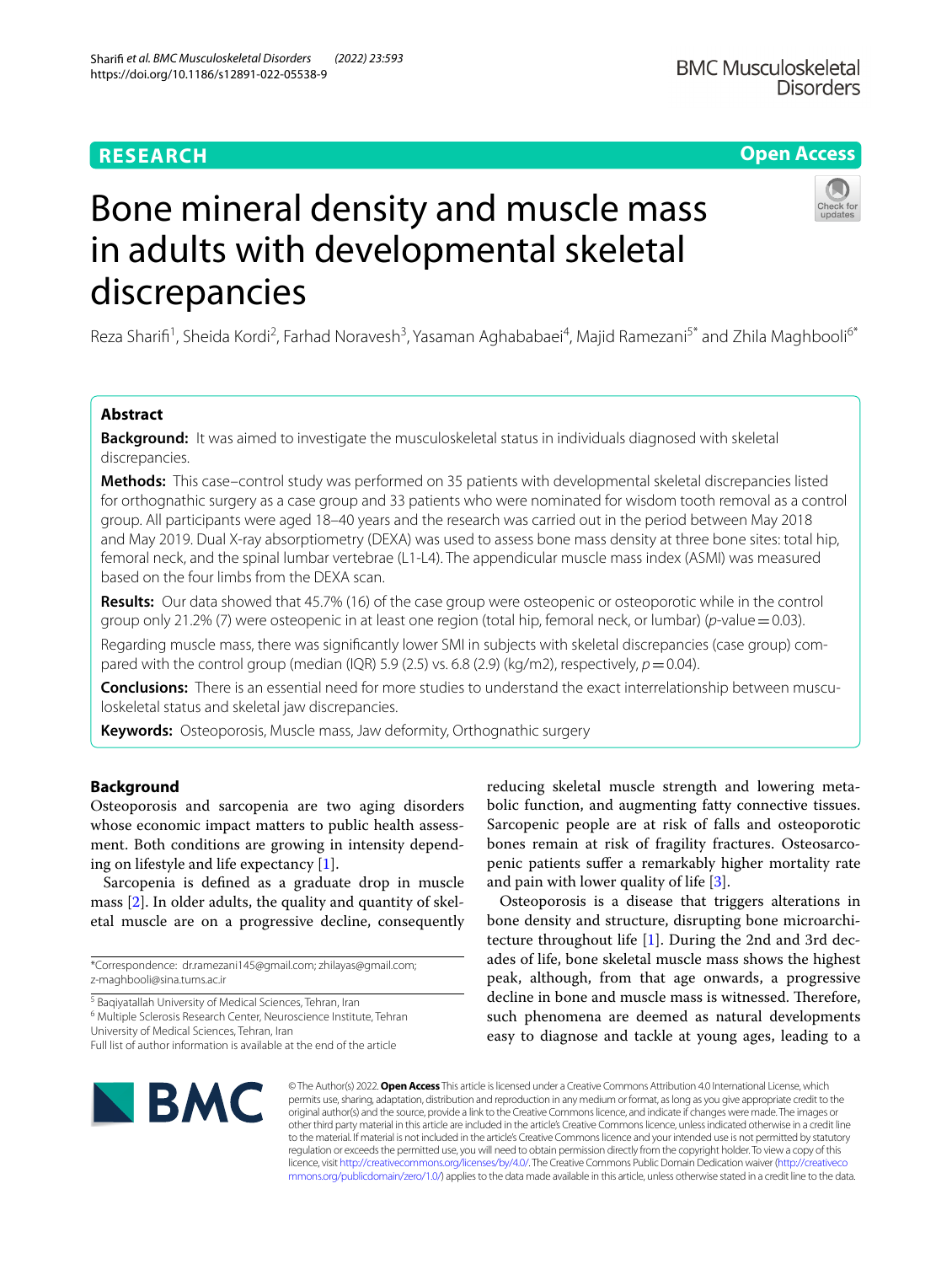slowdown in the osteoporosis and sarcopenia processes [[4\]](#page-4-3).

The relationship between bone and muscle can be described by the mechanistic hypothesis, which illustrates the stimulation of bone mass to efectual osteogenesis through muscle contracture [[5](#page-4-4)]. Studies using bone scans show that the bone density of any other part of the body is subject to change  $[6-9]$  $[6-9]$ . It is well known that mandibular shape can change by reducing skeletal bone density  $[10]$  $[10]$ . The mandibular bone density in individuals with a jaw discrepancy is likely an indicator of osteoporosis. Jaw discrepancies are, in fact, an imbalance between the size, shape, or position of the jaws relative to one other. The pathogenesis of a jaw discrepancy is not completely clear, but genetic and environmental factors seem to be involved in it. Recent studies have shown that mandibular bone density in individuals with such a discrepancy lacks adequate bone marrow quality, leading to even worse intraoperatively fractures [\[11\]](#page-4-8).

One of the serious intraoperative complications of the bilateral sagittal split osteotomy (BSSO) in orthognathic surgery is a bad split or unfavorable fracture due to lower bone quality and bone marrow, especially in elderly patients and osteoporotic individuals [[12\]](#page-4-9). Practically speaking, by assuming that in patients with skeletal discrepancies, the whole musculoskeletal status might be afected in a way that is in favor of a higher incidence of bad fractures, assessment of patients for diagnosis of osteoporosis can be useful.

It is likely patients with skeletal jaw discrepancies are at risk of alterations in musculoskeletal function. These patients undergoing orthognathic surgery are usually in the 2nd and 3rd decades of their lives, the best age to detect any abnormalities in total bone mass to prevent bone loss or muscle weakness.

The main purpose of this study was to investigate the musculoskeletal status in individuals diagnosed with skeletal discrepancies.

#### **Material and methods**

This was a matched case–control study designed by the Tehran University of Medical Sciences. The participants of this study were individuals aged 18–40 who were enrolled from May 2018 to May 2019. As a case group, 35 patients were identifed with developmental skeletal discrepancies. They were thereby nominated for orthognathic surgery and referred to the oral and maxillofacial department at Shariati Hospital.

Our control group consisted of 33 individuals, who were referred to Tehran University's Dentistry Faculty, and were candidates for a wisdom tooth removal.

The exclusion criteria were a history of maxillofacial pathology, radiotherapy in the head and the neck region, corticosteroid consumption beyond three months, hyperparathyroidism, leukemia and multiple myeloma, chronic renal and hepatic disorders, vertebral or nonvertebral osteoporotic fractures, alcohol consumption, medications afecting bone metabolism, metabolic bone diseases, and bone metastases.

Demographic and clinical information including age, sex, status, history of systemic diseases, using calcium and vitamin D supplementations, sun exposure, and physical activity were obtained by a questionnaire. Nobody in the case and control groups had chronic disorders.

For sun exposure, a questionnaire was completed including 4 questions; time per day, day time, the average time of sun exposure, and using sunscreen during the last three months. Sun exposure was classifed based on at least 10 min per day in the daytime (between 10 am to 3 pm).

For physical activity, the short format of the International Physical Activity Questionnaire (IPAQ) was used. Following IPAQ's guidelines, frequency and duration of physical activity were converted to Metabolic Equivalent of Tasks. Physical activity was classifed into two levels: inactive and active (moderate activity/health-enhancing physical activity).

#### **Defned developmental skeletal discrepancies**

Based on the ANB angle, which is the most accurate and relevant diagnostic tool, all participants were categorized into three groups: Class I, Class II, and Class III [\[13](#page-4-10)]. Class I classifcation were recruited in the control group which means they had a relatively normal maxillomandibular relationship.

The basic radiographs were Panoramic, Lateral, and posteroanterior cephalometry. Study casts were assessed for the quantity of jaw discrepancy and asymmetry in the case group. All participants in the case group who were candidates for orthognathic surgery were classifed as having an ANB angle of class II or III.

#### **Bone status measurement**

Dual X-ray absorptiometry with a Lunar DPXMD densitometer (Lunar 7164, GE, and Madison, WI) was used to measure bone mass density and muscle volume at three bone sites: total hip, femoral neck, and lumbar spine vertebrae (L1-L4). Each person was categorized based on the World Health Organization (WHO) osteoporosis criteria: osteoporosis (T-score  $\leq$ -2.5), osteopenia  $(-2.5 < T-score < -1)$ , and normal (T-score  $\ge -1$ ).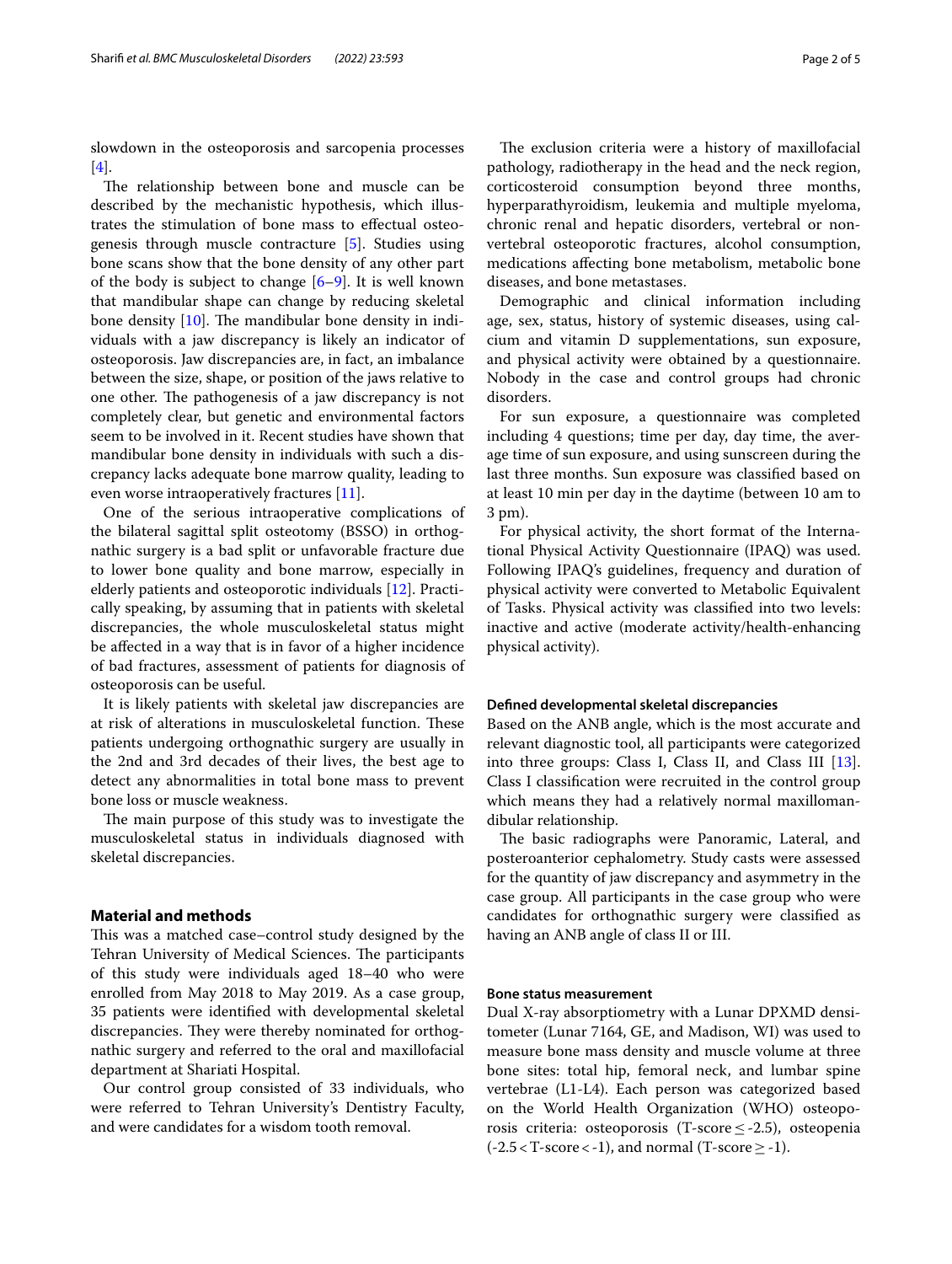#### **Muscle mass measurement**

Muscle mass was estimated by dual energy X-ray absorptiometry (DEXA). The appendicular muscle mass index (ASMI) was calculated by the following equation: skeletal muscle mass (kg) divided by the square of height (m $^2$ ).

#### **Statistical analysis**

SPSS software (version 21) was used for data analysis. Nonparametric tests were used to compare variables between two groups; the Mann–Whitney U test for continuous variables and the Chi-square test or Fisher's exact test for categorical data. Numerical variables were expressed as the median (IQR) and categorical variables were presented as percentages (number). A Spearman's correlation was used to determine the correlation between bone density and muscle mass. A *p*-value less than 0.05 was considered statistically signifcant.

#### **Results**

Totally 68 patients were enrolled in the study; 35 in the case group and 33 in the control group. The two groups were not signifcantly diferent in terms of age  $(P$ -value = 0.1), sex  $(P$ -value = 0.3), and the body mass index ( $P$ -value=0.5) (Table [1](#page-2-0)). There were not any signifcant diferences in the prevalence of smoking, taking calcium and vitamin D supplementations, sun exposure, and physical activity  $(p$ -value > 0.05). The prevalence of obesity (> 30 kg/m<sup>2</sup>) was similar in the two groups; 5.7% in the case group and 6.1% in the control group ( $p=0.9$ ).

#### **Bone and muscle mass status**

The comparison of the BMD values, from the three regions (total Hip, femoral neck, and lumbar spine (L1-L4), showed no signifcant diferences between the case and control groups  $(p$ -value > 0.05) (Table [1\)](#page-2-0). While in terms of osteoporosis, the prevalence of osteopenia or osteoporosis (at least in one bone site) was higher in the case group compared with the control group (45.7% vs. 21.2%, respectively,  $p = 0.03$ ).

Only one person in the case group had osteoporosis while there were no osteoporotic patients in the control group. In terms of muscle mass, the ASMI was lower in the case group compared with the control group; the median (IQR) 5.9 (2.5) vs. 6.8 (2.9) (kg/m<sup>2</sup>), respectively,  $p=0.04$ . In the case group, there was a significant positive correlation between muscle mass (ASMI) and bone density in the hip site (BMD Hip:  $rho=0.5$ , T-score hip:  $rho=0.4$ ,  $p<0.01$ ) in women while there was not any signifcant correlation between muscle mass and bone density in men  $(P > 0.05)$ .

In the control group, there was a signifcant correlation between ASMI and total BMD (rho=0.6,  $p=0.02$ ) but no other sites. In women, there was not any correlation between ASMI and total BMD or other specifc sites (Hip, femoral neck, and lumbar sites)  $(p > 0.05)$ .

#### **Discussion**

Our fnding has shown that patients with skeletal discrepancies are at more risk of osteopenia and lower muscle mass compared with control people of the same age.

#### <span id="page-2-0"></span>**Table 1** Demographic characteristics and bone status in case and control group

|                                                                           | Case group ( $N = 35$ ) | Control group ( $N = 33$ ) | P-value |
|---------------------------------------------------------------------------|-------------------------|----------------------------|---------|
| Age, year                                                                 | 27(9)                   | 29(9)                      | 0.1     |
| Sex (Female)                                                              | 71.4% (25)              | $60.6\%$ (20)              | 0.3     |
| BMI, $kg/m2$                                                              | 23.8(4.3)               | 23.4(5.4)                  | 0.5     |
| Physical activity (activity)                                              | 2(5.7%)                 | 5(15%)                     | 0.2     |
| Sun exposure at least 10 min (between 10 <sup>AM</sup> -3 <sup>PM</sup> ) | 22 (62.8%)              | 18 (54.4%)                 | 0.4     |
| Vitamin D and/or Calcium consumption                                      | 0(0)                    | 2(6%)                      | $0.2*$  |
| Smoking                                                                   | 0(0)                    | 1(3%)                      | $0.4*$  |
| <b>Bone Status</b>                                                        |                         |                            |         |
| BMD total body $(q/cm2)$                                                  | 1.06(0.14)              | 1.09(0.11)                 | 0.6     |
| T-score total body                                                        | $-0.71(1.50)$           | $-0.70(1.10)$              | 0.4     |
| BMD Hip $(q/cm2)$                                                         | 0.90(0.21)              | 0.97(0.18)                 | 0.2     |
| T-score Hip                                                               | $-0.20(1.50)$           | 0.00(1.13)                 | 0.2     |
| BMD Femoral Neck (g/cm <sup>2</sup> )                                     | 0.81(0.16)              | 0.82(0.19)                 | 0.4     |
| T-score Femoral Neck                                                      | $-0.70(1.10)$           | $-0.30(1.18)$              | 0.5     |
| BMD Lumbar (L1-L4) $(q/cm2)$                                              | 0.99(0.16)              | 1.01(0.08)                 | 0.2     |
| T-score Lumbar (L1-L4)                                                    | $-0.85(1.45)$           | $-0.20(1.00)$              | 0.1     |

Numerical variables were expressed as the median (IQR) and categorical variables were presented as percentages (number)

*BMD* Body Mass Density, *BMI* Body Mass Index, *L* Lumbar, *N* Number

\*Fisher's exact test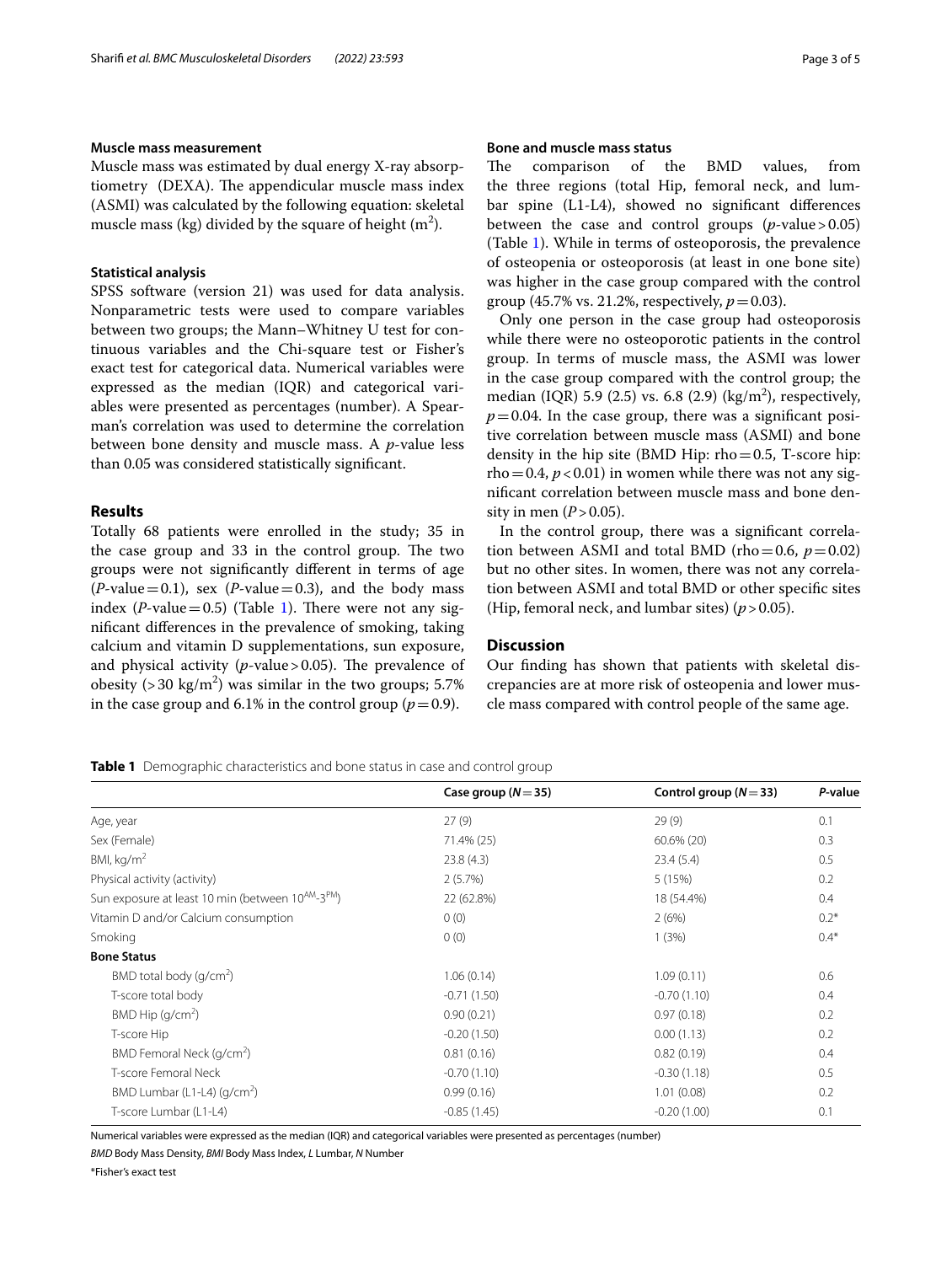Although no study has comprehensively assessed the musculoskeletal status of the whole body and specifc bone sites in patients with developmental skeletal jaw discrepancies, Konstantynowicz J et al. considered the total bone density and lumbar spine, hip, and head sites in the adolescence group. They reported that reduced total bone mineral density is associated with dental malocclusion in only men at 14–18 years old [[14\]](#page-4-11).

The case group of our population study was patients who were candidates for orthognathic surgery with a jaw discrepancy as well as dental malocclusion. Over 60% of them were in the second and third decays of their life and it is expected to have the maximum bone and muscle mass of their life.

However, these patients experience prompt weight loss during 4 weeks postoperative period because of the inability of mastication and intermaxillary fxation (IMF) [[15\]](#page-4-12). It has been suggested weight loss in early adulthood can be a risk factor for lower bone mineral density (BMD) and an increase in osteoporosis in later life [\[16](#page-4-13)]. It is of importance for surgeons to consider these risk factors to improve the management of the patients specifcally just following the surgery.

In the feld of research, previous studies considered the relationship between maxillofacial morphology, bone characteristics, and bone metabolic markers in patients with jaw deformity [[17\]](#page-4-14). Saito et al. (2015) showed a higher level of deoxypyridinoline as a collagen mature degradation marker and tartrate-resistant acid phosphatase isoform 5b (TRACP-5b) as an osteoclast marker in patients with skeletal discrepancy of Class III [\[18](#page-4-15)].

In another study, Taguchi et al. estimated bone status based on mandibular cortex erosion through evaluation of routine dental radiographs. The authors have reported the signifcant association between mandibular cortex erosion and bone turnover markers such as N-telopeptide (NTx), Cross-links of type I collagen, and alkaline phosphatase (ALP), which are increased in osteoporosis. As NTx is a bone marker of higher susceptibility when compared to ALP, it can serve as a useful indicator in detecting early stages of osteoporosis among postmenopausal women [[19](#page-4-16)].

Higher levels of bone resorption markers have been found in lower BMD and deterioration of bone microstructure, which can be a prognostic factor for osteoporosis in the future. Furthermore, combining diagnostic tools of BMD measurement and bone resorption markers has proven to be more valuable in predicting the risk factors of osteoporosis in patients sufering from skeletal jaw discrepancies. In the current research, we didn't measure circulating levels of bone markers or bone markers in bone tissue in our study population.

Bone mass density is regulated when the process of bone formation by osteoblasts is boosted while osteoclasts cause a decrease or degeneration. All concerns about assessing the dynamics of bone tissue during puberty are based on the fact that the stage plays a crucial role in optimizing skeleton strength and minimizing potential bone resorption [[17\]](#page-4-14). Also, early-stage osteoporosis can be diagnosed in advance thus helping eliminate excessive osteoporosis-related medical costs and prevent pathologic fractures in patients with skeletal jaw discrepancies during orthognathic surgery or secondary during a lifetime.

Our data also showed there was a signifcant correlation between muscle mass and bone status in hip and femoral neck regions in women (not men) with a jaw discrepancy. The relationship between muscle mass and bone density is well established. Our fndings suggest that young women with a jaw discrepancy are likely more at risk of both muscle weakness and osteoporosis before age of menopausal. Further studies need to be designed and consider this possibility.

In the present study, some limitations in our study are worth noting. Firstly, the design of our study is matched case control. So, we cannot explain the cause and efect relationship between low muscle mass and bone density, and skeletal jaw discrepancies. Designing large-scale studies need to evaluate the risk association between them.

Secondly, some lifestyle-related factors could have an impact on muscle mass and bone status. To minimize the efects of lifestyle, we considered smoking habits, sun exposure, physical activity, and vitamin D and calcium supplementations. There were not any significant differences between the two groups. Thirdly, we measured the bone density of three skeletal regions, the total hip, femoral neck, and the spinal lumbar vertebrae (L1-L4). Panoramic radiographs or other methods may help in considering the bone status of the jaw. Of note, we used DEXA as a gold standard for assessing bone and muscle mass.

Since no study in the literature has been reported to clarify the status of bone markers in patients with skeletal discrepancies, more eforts in this scope of research need to comprehend this interrelationship. Finally, it has been suggested that the muscle mass might be afected by tooth loss [[20\]](#page-4-17). We did not collect data of dental problems including tooth loss, dental hygiene, etc.

In conclusion, our study suggests that patients with skeletal discrepancies are at risk of low muscle mass and bone density. Considering skeletal-muscle status in patients with skeletal discrepancies the early diagnosis of osteoporosis or muscle weakness can diminish the complications of severe osteoporosis in later life. Also, it is important to predict and prevention of unfavorable fractures in osteotomy sites of the mandible and very rarely in the maxilla during orthognathic surgery in patients with skeletal discrepancies.